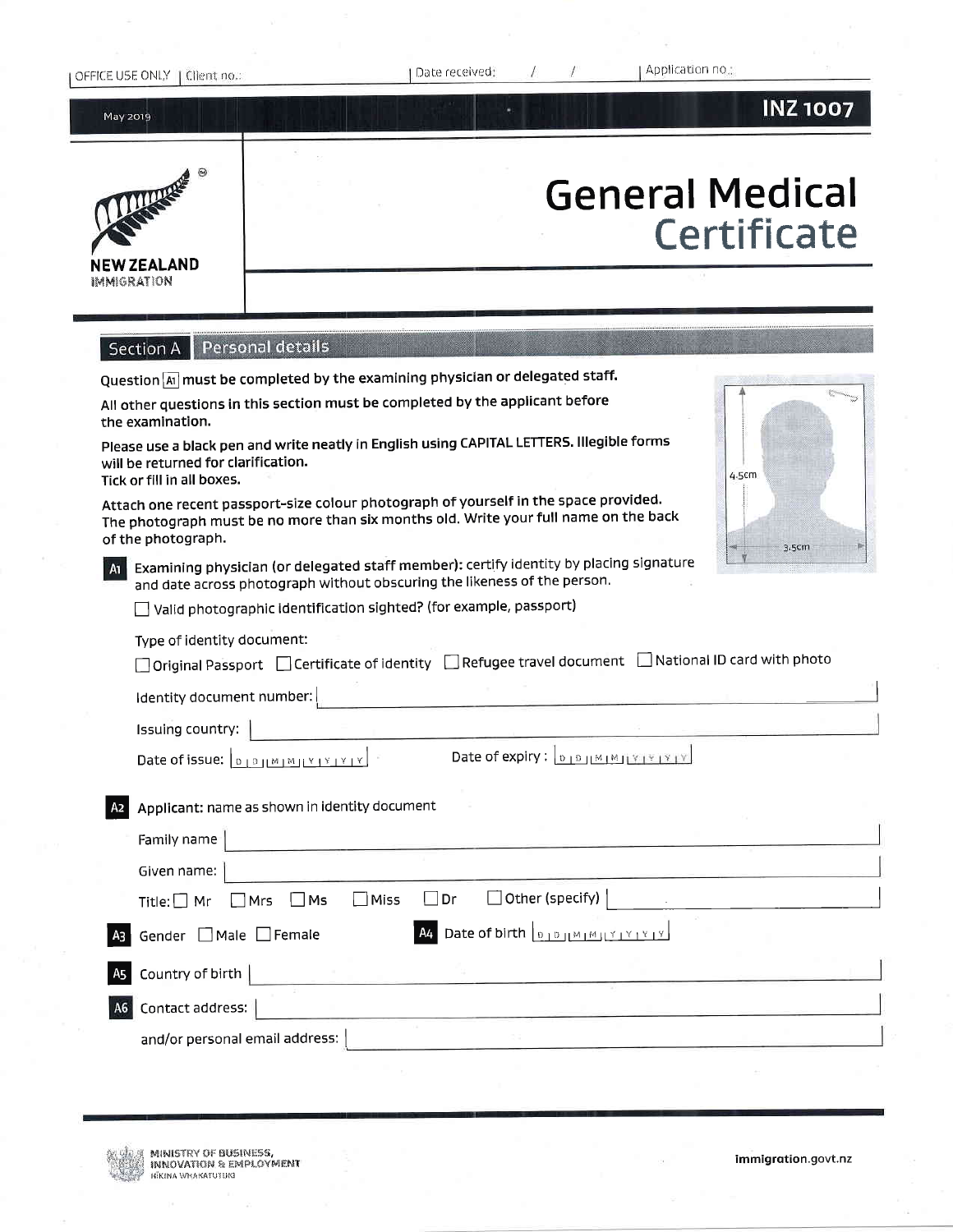| Temporary<br>$\Box$ Visitor<br>Student<br>$\Box$ Worker with job offer<br>$\Box$ Worker without job offer |                                                                                                                                                                                              |                                                                |                                                                                                            |
|-----------------------------------------------------------------------------------------------------------|----------------------------------------------------------------------------------------------------------------------------------------------------------------------------------------------|----------------------------------------------------------------|------------------------------------------------------------------------------------------------------------|
|                                                                                                           |                                                                                                                                                                                              |                                                                |                                                                                                            |
|                                                                                                           |                                                                                                                                                                                              |                                                                |                                                                                                            |
|                                                                                                           |                                                                                                                                                                                              |                                                                |                                                                                                            |
|                                                                                                           |                                                                                                                                                                                              |                                                                |                                                                                                            |
|                                                                                                           |                                                                                                                                                                                              |                                                                |                                                                                                            |
| Residence                                                                                                 |                                                                                                                                                                                              |                                                                |                                                                                                            |
| Skilled/Business                                                                                          |                                                                                                                                                                                              |                                                                |                                                                                                            |
| <b>Pacific Categories</b>                                                                                 |                                                                                                                                                                                              |                                                                |                                                                                                            |
|                                                                                                           |                                                                                                                                                                                              |                                                                |                                                                                                            |
|                                                                                                           |                                                                                                                                                                                              |                                                                |                                                                                                            |
|                                                                                                           |                                                                                                                                                                                              |                                                                |                                                                                                            |
|                                                                                                           |                                                                                                                                                                                              |                                                                |                                                                                                            |
|                                                                                                           |                                                                                                                                                                                              |                                                                |                                                                                                            |
|                                                                                                           |                                                                                                                                                                                              |                                                                |                                                                                                            |
|                                                                                                           |                                                                                                                                                                                              |                                                                |                                                                                                            |
|                                                                                                           |                                                                                                                                                                                              |                                                                |                                                                                                            |
|                                                                                                           |                                                                                                                                                                                              |                                                                |                                                                                                            |
|                                                                                                           | $\Box$ Family<br>Humanitarian UNHCR<br>$\Box$ Humanitarian other<br><b>Work to Residence</b><br>$\Box$ Worker<br>$\Box$ Family of a worker<br>How long do you intend to stay in New Zealand: | Residence - Worker categories detail your intended occupation: | If you are applying under the Temporary - Worker with a job offer, Residence - Skilled/Business or Work to |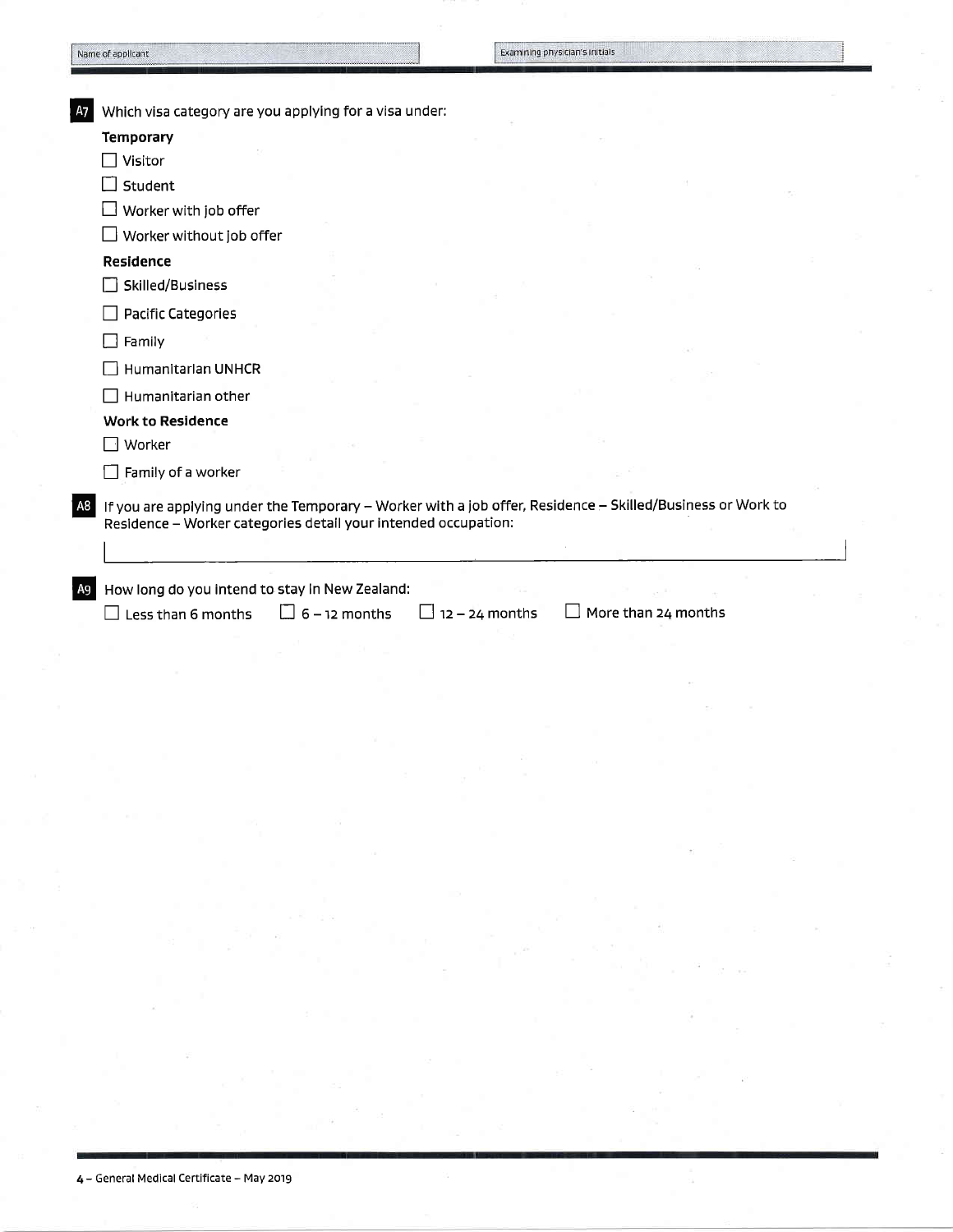## Section B | Medical history

## Applicant:

- . you may complete the medical history section yourself and dlscuss your history wlth your examining physician, or your examining physician may complete the medical history section wlth your assistance.
- . lf this health examination is for a child under r8 years of age, the medical history section must be completed by a parent or guardian, or the examining physician with the assistance of a parent or guardian'
- If you answer 'yes' to any question, please give details and give the physician any reports, tests or other information.

#### Examining physician:

lf the medical history section has been completed before the examination begins, you must confirm each of the answers with the applicant. Do not assume that the applicant has understood the questions.

| <b>B1</b>  | Have you ever been diagnosed                                                                                                                                         | ∃No          | Yes Give details        |  |
|------------|----------------------------------------------------------------------------------------------------------------------------------------------------------------------|--------------|-------------------------|--|
|            | with Tuberculosis (TB)? Have<br>you ever had to take treatment<br>for TB?                                                                                            |              |                         |  |
| <b>B2</b>  | Have you ever been in close<br>contact at home with a person<br>known to have TB?                                                                                    | - No         | Yes Give details        |  |
| <b>B3</b>  | Have you ever had prolonged<br>medical treatment and/or<br>repeated hospital admissions<br>for any reason, including<br>a major operation or<br>psychiatric illness? | -INo         | Yes Give details        |  |
| B4         | Do you suffer, or have you ever<br>suffered, from a psychological<br>or psychiatric disorder (including<br>major depression, bipolar<br>disorder or schizophrenia)?  | ∐No          | Yes Give details        |  |
| <b>B5</b>  | Have you ever had an abnormal<br>or reactive HIV blood test?                                                                                                         | $\Box$ No    | $\Box$ Yes Give details |  |
| <b>B6</b>  | Have you ever had an abnormal<br>or reactive Hepatitis B or<br>Hepatitis C blood test?                                                                               | $\Box$ No    | Yes Give details        |  |
| B7         | Do you have or have you had<br>cancer or malignancy in the<br>last 5 years?                                                                                          | No           | $\Box$ Yes Give details |  |
| Β8         | Do you have diabetes?                                                                                                                                                | No           | Yes Give details        |  |
| <b>B9</b>  | Do you have a heart condition<br>including coronary disease,<br>hypertension, valve or<br>congenital disease?                                                        | $\square$ No | Yes Give details        |  |
| <b>B10</b> | Do you have a blood condition<br>(including thalassemia)?                                                                                                            | $\Box$ No    | Yes Give details        |  |
| <b>B11</b> | Do you have bladder or<br>kidney problems?                                                                                                                           | <b>No</b>    | Yes Give details        |  |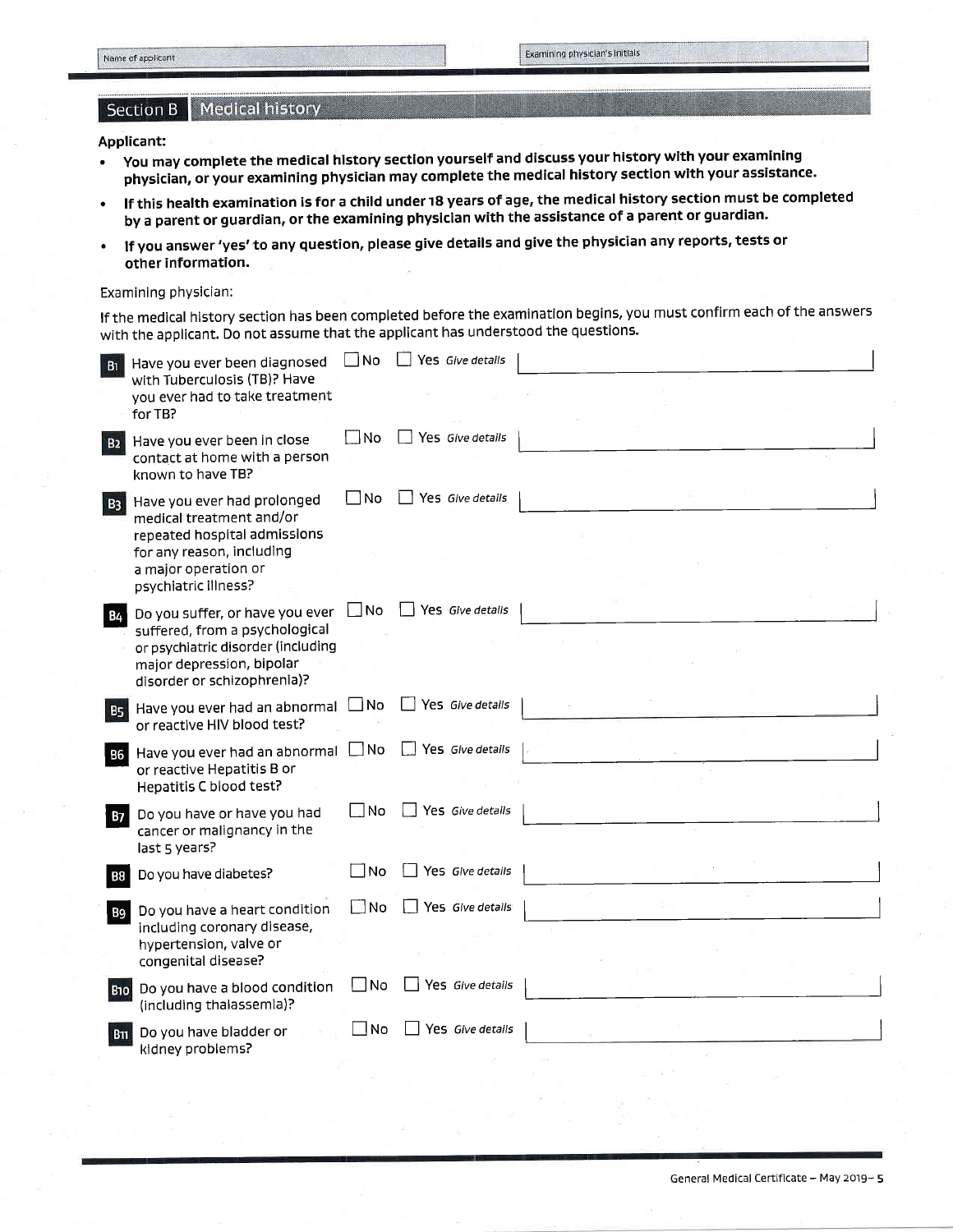|                       | Name of applicant                                                                                                                                                                                                          |              |                                                                      | Examining physician's initials                                                                                |
|-----------------------|----------------------------------------------------------------------------------------------------------------------------------------------------------------------------------------------------------------------------|--------------|----------------------------------------------------------------------|---------------------------------------------------------------------------------------------------------------|
| <b>B12</b>            | Do you have an ongoing<br>physical or intellectual<br>disability affecting your<br>current or future ability to<br>function independently or<br>be able to work full-time<br>(including autism or<br>developmental delay)? | No           | Yes Give details                                                     |                                                                                                               |
| <b>B13</b>            | Do you have an addiction to<br>drugs or alcohol?                                                                                                                                                                           | No           | $\Box$ Yes Give details                                              |                                                                                                               |
| <b>B14</b>            | Are you taking any prescribed<br>pills or medication (excluding<br>oral contraceptives, over-the<br>counter medication and<br>natural supplements)?                                                                        | $\square$ No | l l Yes<br>Give details of duration, dose,<br>quantity and frequency |                                                                                                               |
| <b>B<sub>15</sub></b> | Do you have a hereditary<br>or autoimmune condition                                                                                                                                                                        | ∐No          | Yes Give details                                                     |                                                                                                               |
| <b>B16</b>            | Do you have a neurological<br>condition, including having had<br>a stroke or multiple sclerosis?                                                                                                                           | $\square$ No | Yes Give details                                                     |                                                                                                               |
| <b>B17</b>            | Do you have any significant<br>family health history?                                                                                                                                                                      | No           | Yes Give details                                                     |                                                                                                               |
|                       | B18 Are you pregnant? What is the<br>expected date of delivery?                                                                                                                                                            | $\square$ No | Yes Give details                                                     |                                                                                                               |
|                       | Examining physician:<br>they are under 18 years of age).<br>Physician's comments (if any)                                                                                                                                  |              |                                                                      | I have discussed the applicant's medical history with the applicant (or the applicant's parent or guardian if |
|                       |                                                                                                                                                                                                                            |              |                                                                      |                                                                                                               |
|                       |                                                                                                                                                                                                                            |              |                                                                      |                                                                                                               |
|                       |                                                                                                                                                                                                                            |              |                                                                      |                                                                                                               |
|                       |                                                                                                                                                                                                                            |              |                                                                      |                                                                                                               |
|                       |                                                                                                                                                                                                                            |              |                                                                      |                                                                                                               |
|                       |                                                                                                                                                                                                                            |              |                                                                      |                                                                                                               |
|                       |                                                                                                                                                                                                                            |              |                                                                      |                                                                                                               |
|                       |                                                                                                                                                                                                                            |              |                                                                      |                                                                                                               |
|                       |                                                                                                                                                                                                                            |              |                                                                      |                                                                                                               |

6 - General Medical Certificate - May 2019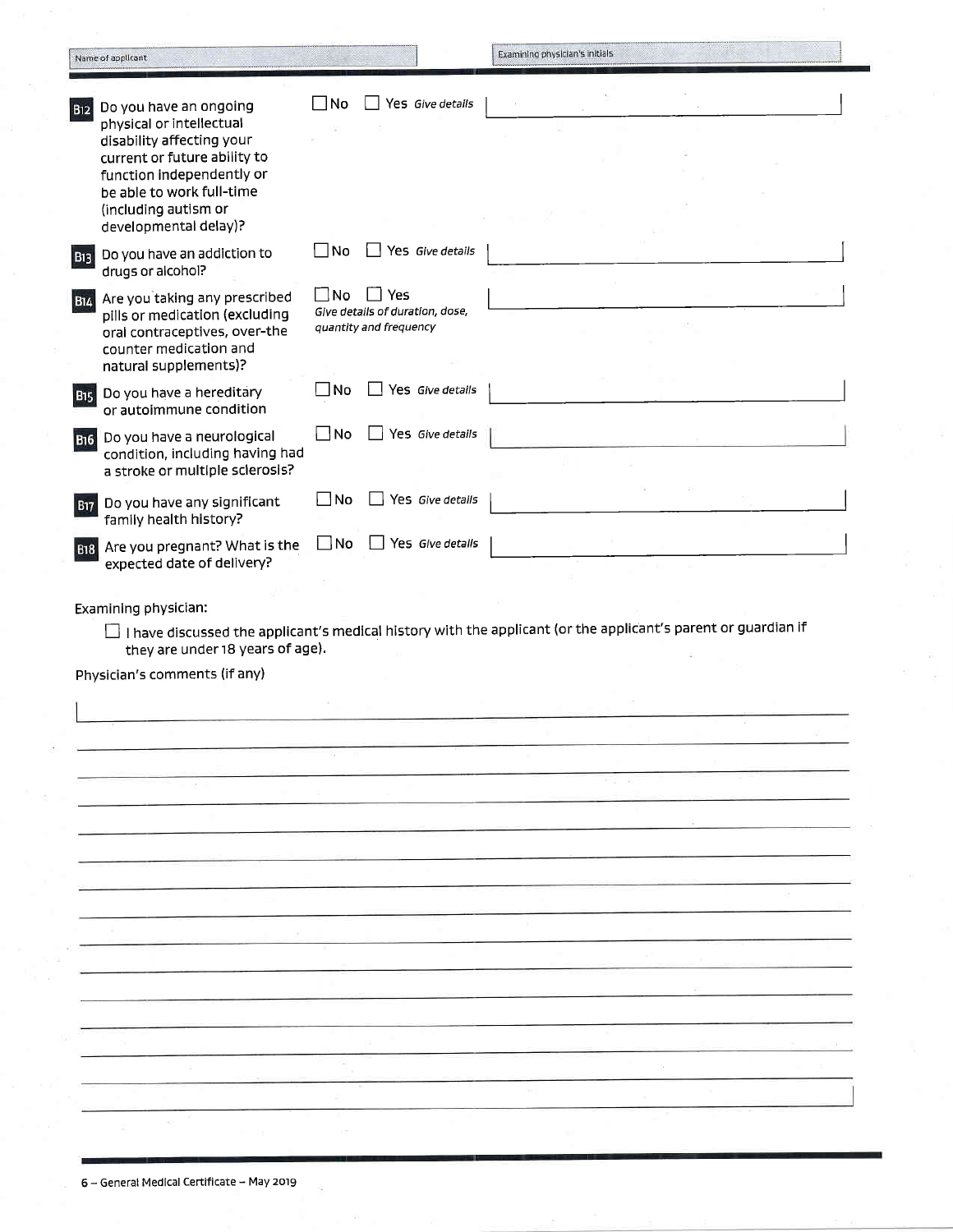### Section C | Declaration of person having the medical examination

This declaration must be signed and dated by the person being examined in the presence of the examining physician. A parent or quardian must sign on behalf of a child under 18 years of age. Please read carefully before signing.

<sup>I</sup>declare that the information that I have provided in terms of my medical history and during my immigration health examinations is true, complete and correct.

I understand that:

- . my personal details and health information are being collected to enable lmmigration New Zealand ("lNZ"), Ministry of Business, Innovation and Employment ("MBlE") to determine whether or not they are satisfied that I meet the health criteria for a New Zealand visa(s);
- . INZ may enter and store my personal details and health information into the eMedical system;
- . INZ is authorised to collect and use my personal information under the Immigration Act 2009, regulations made under that Act and in accordance with the Privacy Act 1993; further information about the purposes for which INZ requires my information is included in my visa application form which can be found on the INZ website at www.immigration.govt.nz;
- . if I have provided any false or misleading information as part of my immigration health examination, my visa application(s) may be declined, and I may become liable for deportation. I may also be committing an offence and I may be imprisoned;
- . I must inform INZ of any relevant fact or any change of circumstance that may afFect the decision on my application for a visa due to my health circumstances;
- . INZ will retain my personal information for use in assessing my health in the future as necessary, or for audit reasons.

<sup>I</sup>also understand that my personal information (including medical results, bio details and photographs) may be disclosed to:

- . New Zealand Government health agencies, health and settlement service providers and examining physician(s);
- . New Zealand Government agencies entitled to receive this information by law, to the extent necessary to make decisions about my immigration status; and
- . New Zealand law enforcement, health agencies and international agencies, including overseas recipients in the United Kingdom, the United States of America, Canada and Australia. [Note: if I am applying for a visa as a refugee or protected person, INZ will only disclose this information to another country, if it is satisfied that this information will not be disclosed to the country from which I have sought refugee or protection status and the disclosure is otherwise permitted under the lmmigration Act 20o9l.

#### I consent to:

- . INZ retaining my medical information, including any x-ray images, beyond the determination of my visa application, for the purposes of considering future applications I may make for a visa to New Zealand;
- . my medical information being temporarily stored on the eMedical system owned and operated by the Australian Department of Home Affairs;
- . INZ disclosing my personal information, including information about my health, to the radiologists or panel physicians who have examined me. The reason(s) for this disclosure will be to investigate inconsistencies between the radiologist and/or panel physician's examination and a previous/subsequent health assessment, to investigate a complaint against the radiologist or panel physician, or to follow up adverse results with the radiologist or panel physician to ensure the quality of the work undertaken by New Zealand's panel physician network;
- . INZ storing my photograph(s) digitally and using them for client identification purposes in addition to the health examination process where INZ deems it necessary;
- . INZ making any enquiries it deems necessary in respect of health information I have provided and to share this information with other Government agencies (including overseas agencies), and for these agencies to provide information about my health to lNZ, to the extent necessary to make decisions about my immigration status;
- . myself, my partner and my children undertaking a full medical examination as requested by the medical agency assigned by the Refugee Quota Branch of lNZ, if I have been selected under New Zealand's Refugee Quota Programme;
- . any New Zealand health service agency providing information about my state of health to INZ; and
- . INZ disclosing my medical information in accordance with the provisions above.